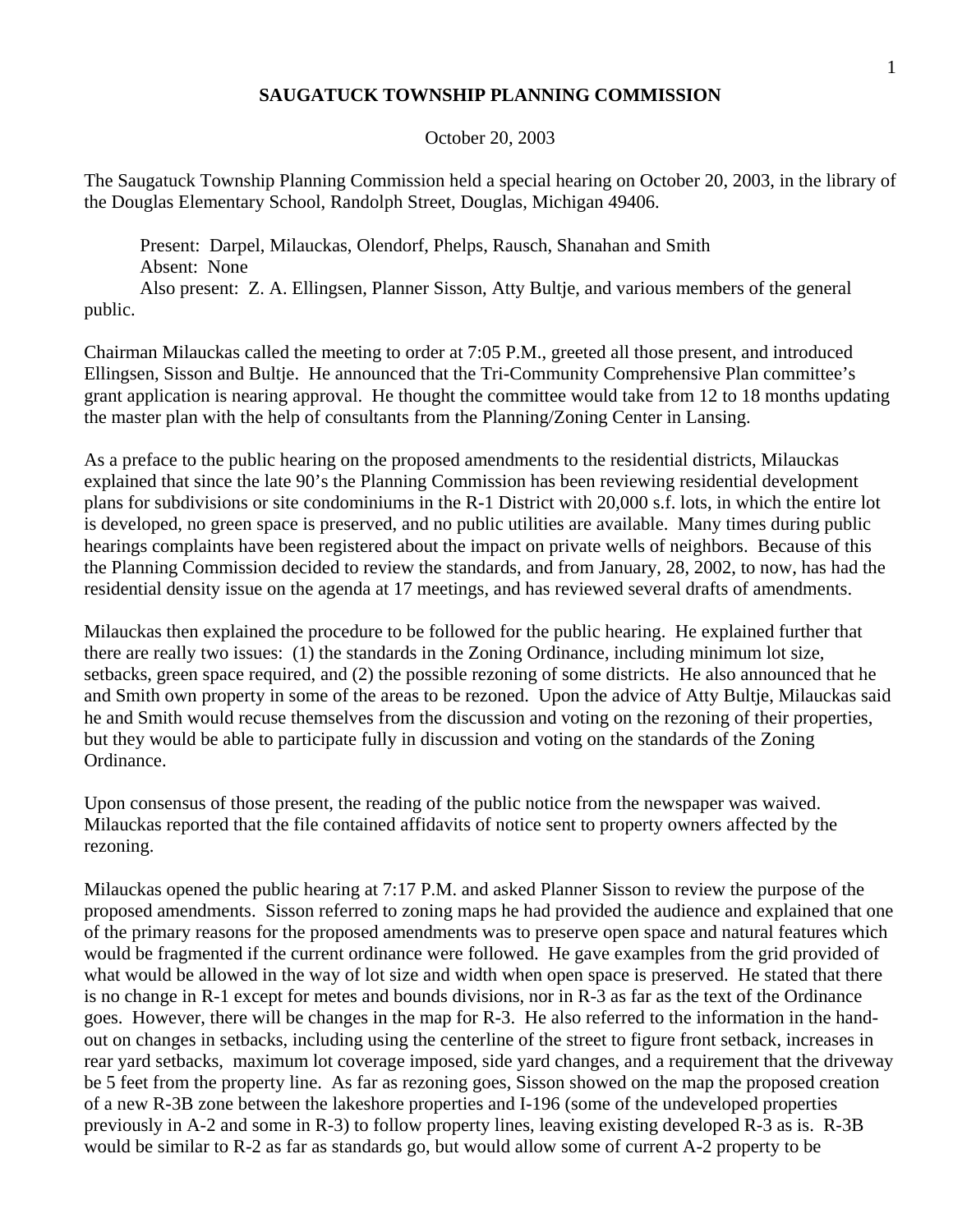developed with open space where utilities may soon be available. R-3B north of the city would place a higher standard for development than now exists.

Milauckas emphasized that the R-3 District immediately east of Lakeshore Drive and west of Lakeshore Drive remains the same except for the side yard and front yard setback changes. He also stated that the first paragraph in Sec. 40-277 requiring structures in R-2 to be no less that 75 feet from the water's edge shall remain. Sisson explained why the section mentioning 40 feet was inserted and said the Planning Commission will have to review that amendment.

Milauckas invited public comment, and Larry Edris, 2534 Lakeshore Dr., asked who determines which parts of a developing property should be common area. Sisson explained that the Planning Commission reviews the plans submitted by the developer and applies the standards in the A-2 for open space, taking into consideration the physical features of the site.

Jeff Wilcox, 231 Water St., pointed out a discrepancy between the text and the grid in the R-2 concerning minimum lot sizes and open space required depending upon whether utilities are available. Milauckas said the text is correct: 30,000 s.f., 45% open space, when serviced by utilities; 40,000 s.f., 35% open space, when not serviced by utilities. He added that the R-3B is the same.

Dave Stanley, 2779 Lakeshore Dr., wondered what advantage there was to dividing his property and making the back portion R-3B and whether wells would be protected and leaching would not occur. Milauckas explained that the proposed density would be less than what is currently allowed. Sisson added that properties to the north would be likely to obtain public utilities, but health requirements do not change for those without.

Dottie Lyon, 2979 Lakeshore Dr., wanted to know the reason for increasing the density in property stretching from the Douglas village limit to Milauckas's property in Section 20. Sisson explained that utilities will probably be extended there first; therefore, it is being rezoned R-1. Milauckas said the Comprehensive Plan supports that kind of transition to a denser district closer to Blue Star Hwy., and the lines for R-3B or R-1 were drawn by Sisson, according to property line descriptions.

Ed Fencl, 2492 Lakeshore Dr., wanted to know the meaning of the amended statement of purpose of Section 40-316, especially the part stating "while allowing a certain degree of infill under regulations historically applied to the area." When told that current rules remain in effect, he wondered if that meant no grandfathering. Sisson replied that grandfathering is allowed in cases where there has been a continuity in usage.

Bill Coupe, 774 S. Washington, Holland, attorney for Denison estate, asked what the required open space is for lots in excess of 20,000 s.f. in R-1, R-2, R-3 and R-3B and was told there is none. He asked what the maximum lot coverage limit is for lots in excess of 20,000 s.f. and was told there is none. He then asked if there had been an increase in height limit for structures on lots of 20,000 s.f. or less and was told "No."

R. J. Peterson, 116 Riverside Dr., said he thought the comprehensive plan should be changed before the zoning, that if local governments had referred to the current comprehensive plan, sewer and water would have been available earlier. He added that most of the community considers Section 4 park land. Sisson explained that this rezoning of Section 4, especially, was intended to require less dense development and open space, which is not required in the present R-3. Milauckas related how lengthy is the process of revising the comprehensive plan. There was a discussion of how zoning is affected by the state's purchase of property in the district.